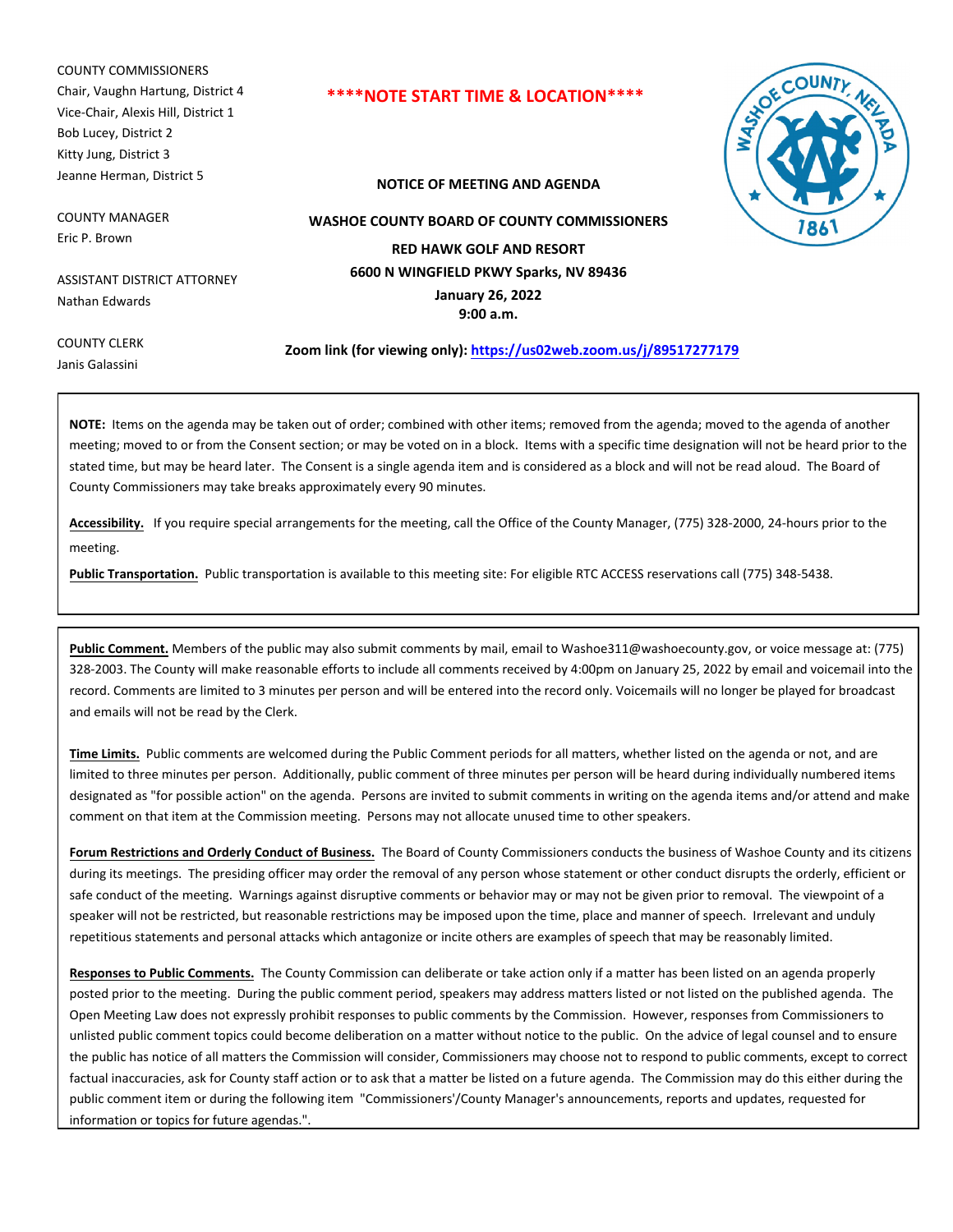Washoe County Board of Commissioners - Board Workshop - January 26, 2022

Pursuant to NRS 241.020, the Agenda for the Board of County Commissioners has been posted at the following locations: Washoe County Administration Building (1001 E. 9th Street, Bldg. A), Washoe County Courthouse-Second Judicial District Court (75 Court Street), Reno City Hall - Clerk's Office (1 E. 1st Street); Sparks Justice Court (1675 East Prater Way); www.washoecounty.gov/bcc/board\_committees/ and https://notice.nv.gov.

Although no longer required under NRS 241.020, the agenda has been physically posted at the following locations: Washoe County Courthouse-Second Judicial District Court (75 Court Street), Reno City Hall - Clerk's Office (1 E. 1st Street), Sparks Justice Court (1675 East Prater Way).

Support documentation for the items on the agenda, provided to the Washoe County Board of Commissioners is available to members of the public at the County Manager's Office (1001 E. 9th Street, Bldg. A, 2nd Floor, Reno, Nevada) Erick Willrich, Assistant to the County Manager, (775) 328-2000 and on Washoe County's website www.washoecounty.gov/bcc <http://www.washoecounty.gov/bcc>

# **9:00 a.m.**

- 1. Salute to the flag.
- 2. Roll call.
- 3. Public Comment. Comment heard under this item will be limited to three minutes per person and may pertain to matters both on and off the Commission agenda. The Commission will also hear public comment during individual action items, with comment limited to three minutes per person. Comments are to be made to the Commission as a whole.
- 4. Commissioners'/County Manager's announcements, reports and updates to include boards and commissions updates, requests for information or topics for future agendas. (No discussion among Commissioners will take place on this item.)
- 5. Strategic Planning Discussion: The purpose of the Strategic Planning Workshop is to discuss and possibly give direction regarding strategic objectives for the current Fiscal Year 2022 and possible Fiscal Year 2023 objectives of the Washoe County Commission, which may include, but not be limited to review, discussion and possible direction to staff regarding:
	- 5.A. Infrastructure Evaluation & Future Needs. FOR POSSIBLE ACTION
	- Homelessness. Determine the approach for the ongoing and future funding requirements. FOR POSSIBLE ACTION 5.B.
	- 5.C. County's Role in Affordable Housing. FOR POSSIBLE ACTION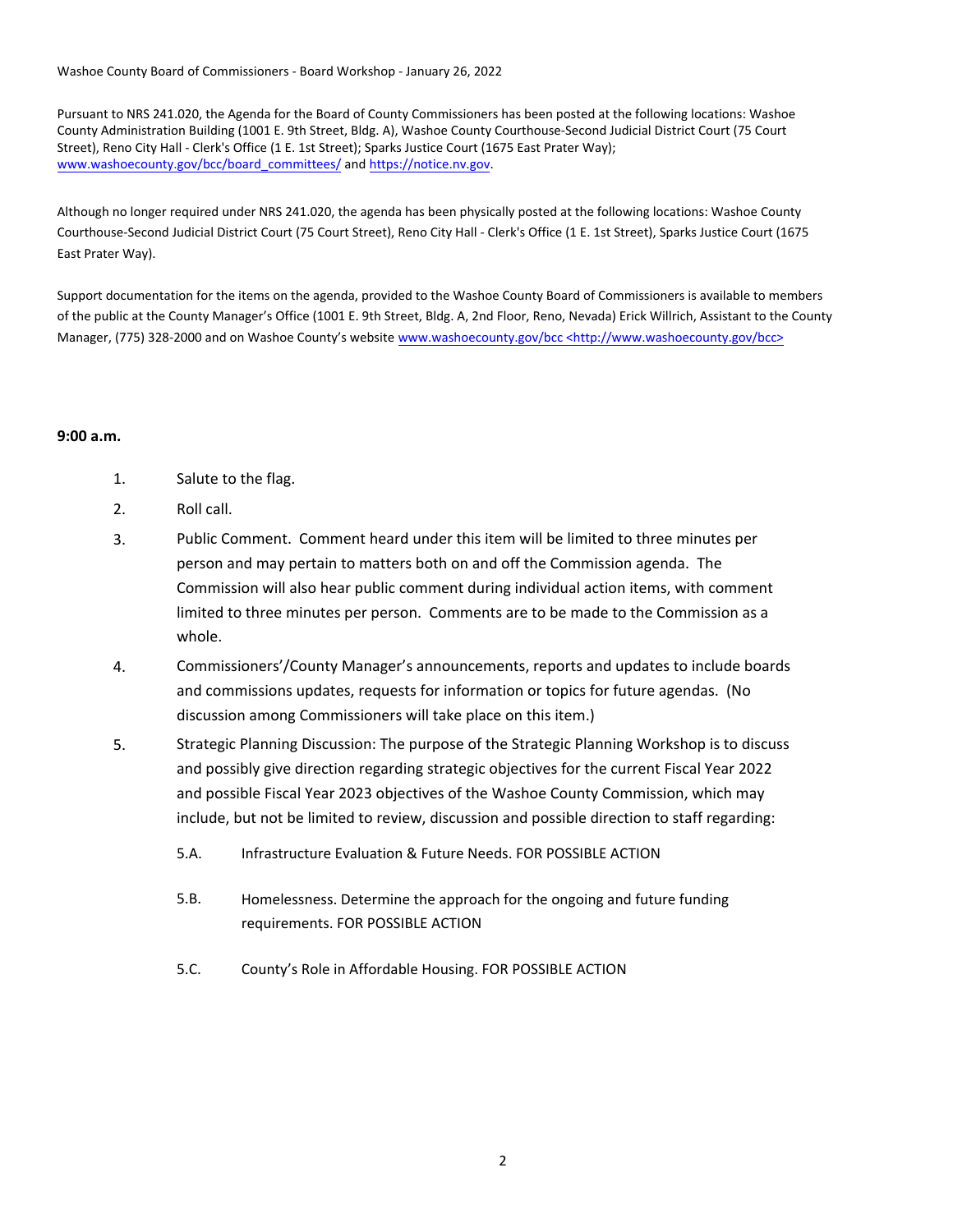- 5.D. Briefing on NRS and Federal Changes to Governance. This will include updates on Nevada's ethics in government laws (NRS chapters 281 and 281A and related provisions), as well as updates on disclosure obligations related to the issuance of various types of municipal bonds. FOR POSSIBLE ACTION
- 5.E. Outline of timeline for preparation of bill draft requests (BDRs) and process for approval of specific BDRs for Washoe County for the 2023 Nevada legislative session. FOR POSSIBLE ACTION
- Outline of American Rescue Plan Act (ARPA) priorities including community reinvestment grant options, possible regional initiatives and partnerships and federal programs expanded by ARPA funds, as well as discussion regarding projects implemented, remaining departmental projects, and the Washoe County Budget and collaborative funding strategy. FOR POSSIBLE ACTION 5.F.
- 6. Public Comment. Comment heard under this item will be limited to three minutes per person and may pertain to matters both on and off the Commission agenda. The Commission will also hear public comment during individual action items, with comment limited to three minutes per person. Comments are to be made to the Commission as a whole.
- 7. Commissioners'/County Manager's announcements, reports and updates to include boards and commissions updates, requests for information or topics for future agendas. (No discussion among Commissioners will take place on this item.)

# **Adjournment**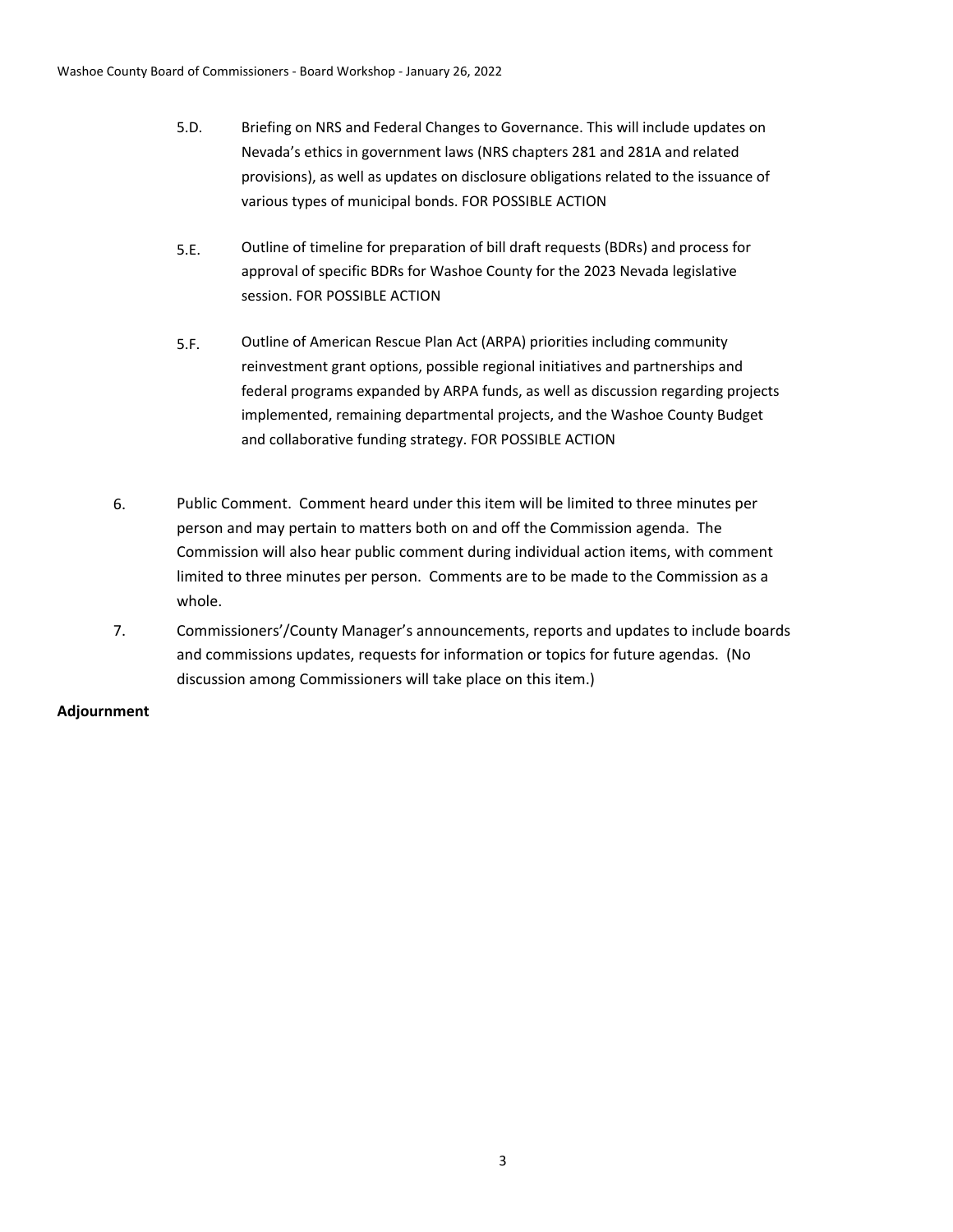Various boards/commissions the Washoe County Commissioners may be a member of or liaison to:

## Chair Hartung

Community Homelessness Advisory Board (alternate) EDAWN (Economic Development Authority of Western Nevada) Nevada Association of Counties Board of Directors (NACO) Regional Transportation Commission Truckee Meadows Regional Planning Agency Governing Board Truckee Meadows Water Authority Board Truckee River Flood Management Authority Washoe County Stadium Authority Washoe County Investment Committee Western Regional Water Commission

#### Vice-Chair Hill

Community Homelessness Advisory Board Downtown Reno Business Improvement District EDAWN (Economic Development Authority of Western Nevada) (alternate) Nevada Tahoe Conservation District Board of Supervisors Regional Transportation Commission (alternate) Tahoe Prosperity Center Board of Directors Tahoe Regional Planning Agency Governing Board Tahoe Transportation District Board of Directors Tahoe Transportation Commission Truckee Meadows Regional Planning Agency Governing Board Truckee Meadows Water Authority Board Truckee River Flood Management Authority Washoe County Internal Audit Committee (alternate) Washoe County Investment Committee Washoe County Legislative Liaison Washoe County Stadium Authority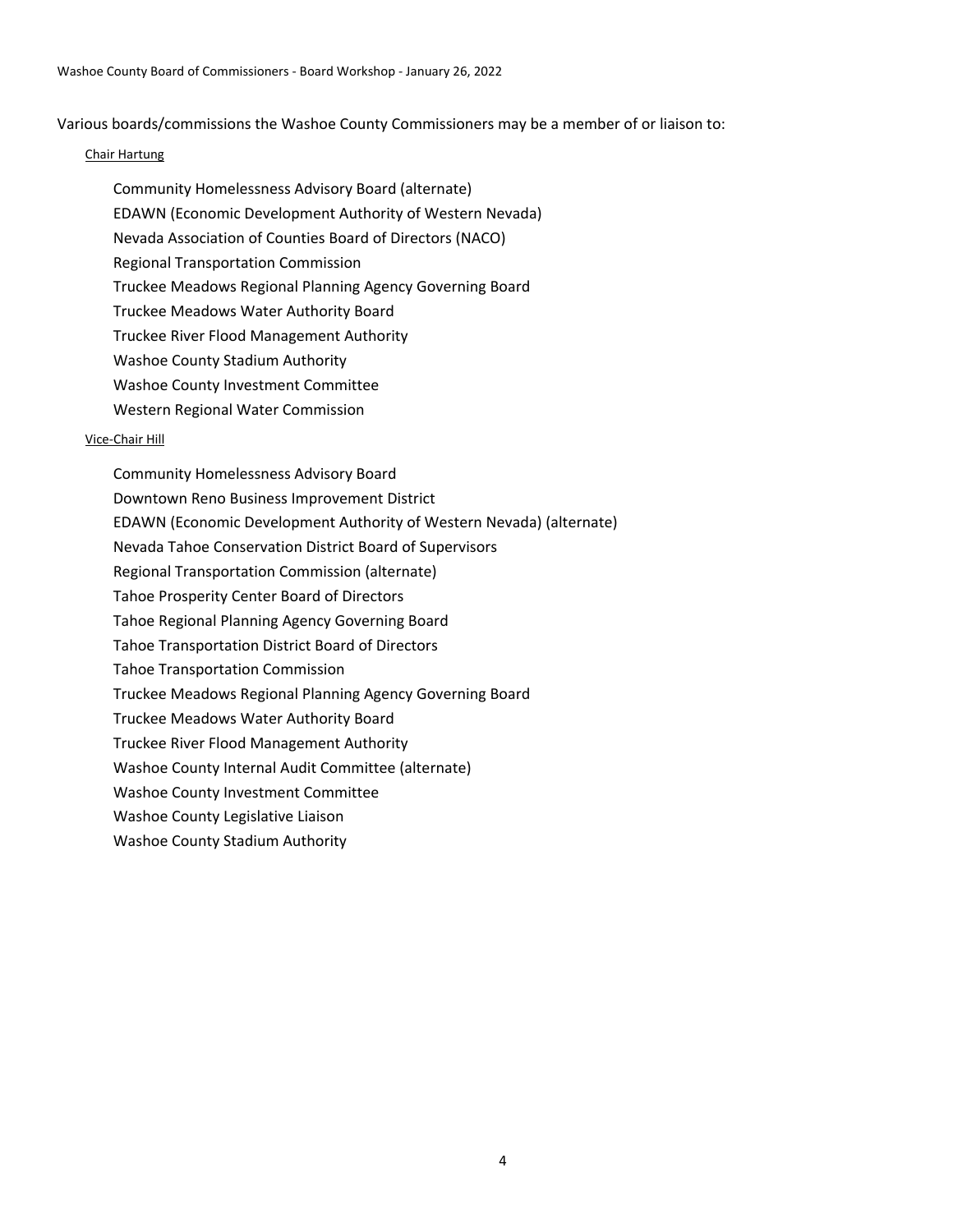## Commissioner Lucey

Community Homelessness Advisory Board Nevada Association of Counties Board of Directors (NACO) Regional Transportation Commission Reno-Sparks Convention & Visitors Authority Tahoe Regional Planning Agency Governing Board (alternate) Tahoe Transportation District Board of Directors (alternate) Tahoe Transportation Commission (alternate) Truckee Meadows Water Authority Board (alternate) Truckee River Flood Management Authority (alternate) Washoe County Criminal Justice Advisory Committee Washoe County District Board of Health Washoe County Legislative Liaison Washoe County School District Capital Funding Protection Committee Washoe County School District Oversight Panel Washoe County Stadium Authority (alternate) Western Nevada Development District (WNDD) (alternate) Western Regional Water Commission

#### Commissioner Jung

Washoe County Animal Services Advisory Board Downtown Reno Business Improvement District (alternate) Nevada Tahoe Conservation District Board of Supervisors (alternate) Nevadaworks (alternate) Regional Transportation Commission (alternate) Truckee Meadows Water Authority Board (alternate) Truckee River Flood Management Authority (alternate) Washoe County Open Space and Regional Parks Commission Liaison Washoe County Senior Services Advisory Board Liaison Washoe County Stadium Authority (alternate)